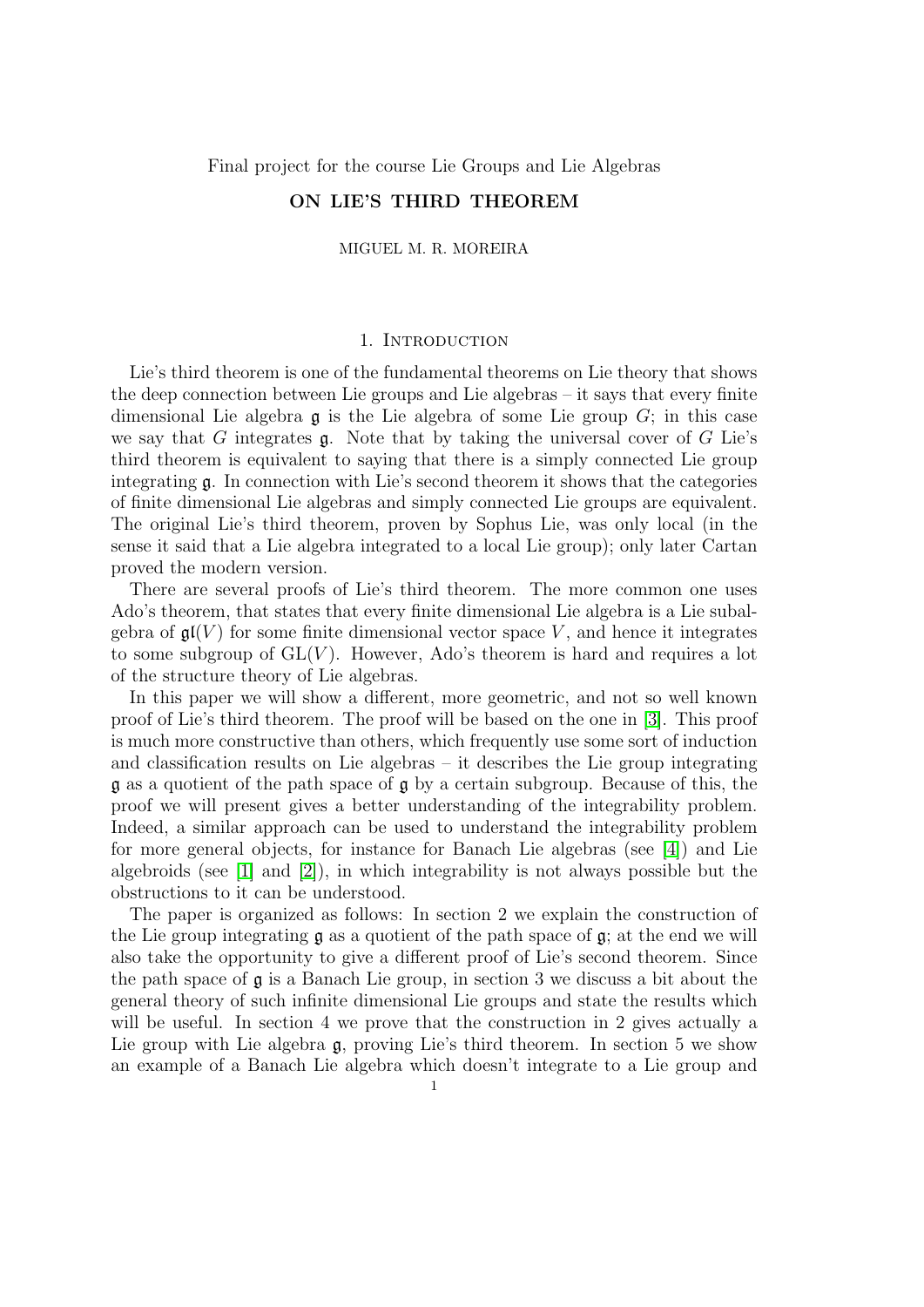discuss briefly the integration problem for Banach Lie algebras. At last, in 6 we mention a few other possible proofs and related results.

## 2. Construction of Lie group integrating g

Given a connected Lie group  $G$ , we can describe its universal cover as paths in G starting at 1 modulo homotopies that fix the end points. More precisely we let

$$
P(G) = \{ \gamma \in C^1([0, 1], G) : \gamma(0) = 1 \in G \}
$$

and define an equivalence relation in  $P(G)$  by  $\gamma_0 \sim \gamma_1$  if and only if there is a  $C^1$ homotopy  $\gamma_{\epsilon}$  such that  $\gamma_{\epsilon}(1)$  and  $\gamma_{\epsilon}(0)$  are fixed (in particular this implies that if  $\gamma_0 \sim \gamma_1$  then  $\gamma_0(1) = \gamma_1(1)$ . Note that  $P(G)$  can be given the  $C^1$  topology and can be endowed with a product defined pointwise, that is, the product of  $\gamma, \gamma' \in P(G)$ is defined by  $(\gamma\gamma')(t) = \gamma(t)\gamma'(t)$  – this makes  $P(G)$  a topological group. Note also that  $\sim$  is well behaved with respect to the product in  $P(G)$ , since if  $\gamma_{\epsilon}, \gamma_{\epsilon}'$  are homotopies between  $\gamma_0 \sim \gamma_1$  and  $\gamma'_0 \sim \gamma'_1$ , respectively, then  $\gamma_\epsilon \gamma'_\epsilon$  is a homotopy between  $\gamma_0 \gamma_0'$  and  $\gamma_1 \gamma_1'$ . Then the universal cover  $\tilde{G}$  of G is (as a topological group)

$$
G = P(G)/\sim = P(G)/P(G)_0
$$

where  $P(G)_0 = \{ \gamma \in P(G) : \gamma \sim 1 \}$  where 1 is the constant path. Note that this is precisely the usual construction of the universal cover, except that we're requiring paths and homotopies to be  $C<sup>1</sup>$  instead of just continuous, which is fine since we can approximate continuous paths and homotopies by smooth ones.

The main idea of the construction is that this description of the universal cover of G can actually (as is expected, knowing Lie's third theorem) be written completely in terms of the Lie algebra  $\mathfrak g$  of G. To do this, let

$$
P(\mathfrak{g}) = C^0([0,1], \mathfrak{g})
$$

and define  $D: P(G) \to P(\mathfrak{g})$  by

$$
(D\gamma)(t) = (dR_{\gamma(t)^{-1}})\dot{\gamma}(t) = \frac{d}{ds}(\gamma(s)\gamma(t)^{-1})_{s=t}.
$$

The map  $D$ , which should be seen as differentiation of paths, relates paths in  $G$ with paths in  $\mathfrak g$ . Indeed,  $D$  is a homeomorphism.

**Lemma 1.** Let G be a connected Lie group with Lie algebra  $\mathfrak{g}$ . Then the map D is a homeomorphism  $P(G) \to P(\mathfrak{g})$ .

*Proof.* By the definitions of the  $C^1$  and  $C^0$  topology it's clear that D is continuous. Given  $\delta \in P(\mathfrak{g})$  denote by  $F_{\delta}: G \times [0,1] \to TG$  the map

$$
F_{\delta}(g,t) = (dR_g)\delta(t).
$$

Since  $F_{\delta}(g, t) \in T_qG$  we can regard  $F_{\delta}$  as a time dependent vector field on G. Note that  $\delta = D\gamma$  if and only if

$$
\dot{\gamma}(t) = F_{\delta}(\gamma(t), t)
$$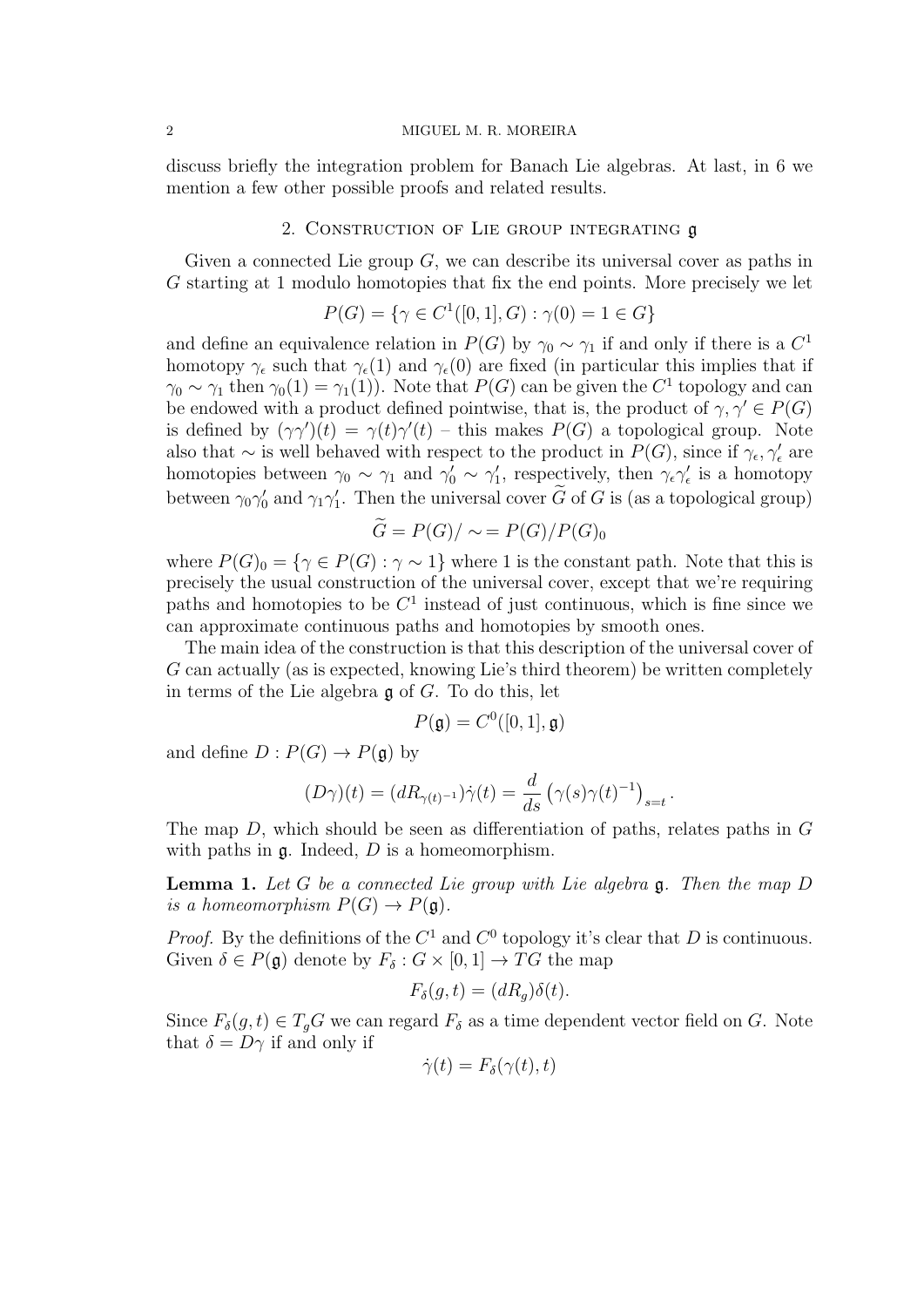and  $\gamma(0) = 1$ . This already makes clear that D is injective, by uniqueness of solutions to ODEs. To show that  $D$  is surjective we need to see that the maximal interval of definition of the solution of the above ODE is [0, 1]. For fixed  $\delta$ , let  $\Phi^{s,t}(x)$  be the flow of  $F_\delta$  which is x at time s; then  $\gamma(t) = \Phi^{0,t}(1_G)$  is a solution of  $D\gamma = \delta$ .

Let I denote the set of pairs  $(s, t)$  in [0, 1] for which  $\Phi^{s,t}(1)$  is defined; certainly  $(s, s) \in I$  for any  $s \in [0, 1]$  and by the existence theorem for ODEs  $I_s$  is open for each s. An easy computation shows that  $\Phi^{s,t}(x) = \Phi^{s,t}(1)x$ , hence  $\Phi^{s,t}(x)$ is defined for every  $(s, t) \in I$ . Moreover since  $\Phi^{s,u} \circ \Phi^{u,t} = \Phi^{s,t}$  we get that if  $(s, u), (u, t) \in I$  then  $(s, t) \in I$ . With this, it's easy to see that  $I = [0, 1] \times [0, 1]$ : by compacity of [0, 1] there are  $0 = s_1 < s_1 < \ldots < s_k = 1$  such that  $I_{s_j}$  cover [0, 1] and  $s_{j+1} \in I_{s_j}$ , so given any  $(s,t) \in [0,1] \times [0,1]$  wlog such that  $s < t$  we can find  $i, j$  such that  $(s, s_i), (s_i, s_{i+1}), \ldots, (s_j, t)$ , and thus  $(s, t) \in I$ . In particular  $(0, t) \in I$  for every  $t \in [0, 1]$ , thus D is surjective.

The fact that  $D^{-1}$  is continuous follows from the fact that the map  $\delta \mapsto F_{\delta}$ from  $P(\mathfrak{g})$  to the space of time dependent vector fields is continuous and from the continuous dependence of the solution of an ODE on the vector field.  $\Box$ 

To understand the construction in terms of the Lie algebra g we must see to what do the product and the equivalence relation  $\sim$  in  $P(G)$  correspond after applying the map D. To describe this, the following definition is useful.

**Definition 1.** Given  $\delta \in P(\mathfrak{g})$ , let  $A = A_{\delta} : [0,1] \to GL(\mathfrak{g})$  be the solution of the differential equation

$$
\begin{cases} \frac{dA}{dt}(t) = \text{ad }\delta(t) \circ A(t) \\ A(0) = I. \end{cases}
$$

Alternatively,  $A_{\delta} = D^{-1}(\text{ad }\delta)$  where  $D : P(\text{Ad } \mathfrak{g}) \to P(\text{ad } \mathfrak{g}).$ 

**Lemma 2.** Let G be a connected Lie group with Lie algebra  $\mathfrak{g}$ . Then

(1) For any  $\gamma, \gamma' \in P(G)$  we have

$$
D(\gamma\gamma')(t) = D\gamma(t) + \text{Ad}(\gamma(t))(D\gamma')(t)
$$

and moreover  $\text{Ad}(\gamma(t)) = A_{D\gamma}(t)$ .

(2) A smooth homotopy  $\epsilon \mapsto \gamma_{\epsilon} \in P(G)$  has fixed end point (that is,  $\gamma_{\epsilon}(1)$  is constant) if and only if

<span id="page-2-0"></span>
$$
\int_0^1 A_{\delta_{\epsilon}}(t)^{-1} \frac{\partial \delta_{\epsilon}(t)}{\partial \epsilon} dt = 0.
$$
 (1)

where  $\delta_{\epsilon} = D\gamma_{\epsilon}$ . In particular  $P(\mathfrak{g})_0 \equiv D(P(G)_0)$  is the set of  $\delta \in P(\mathfrak{g})$ such that there is a map  $\epsilon \mapsto \delta_{\epsilon}$  obeying equation such that  $\delta_0 = \delta$  and  $\delta_1 = 0$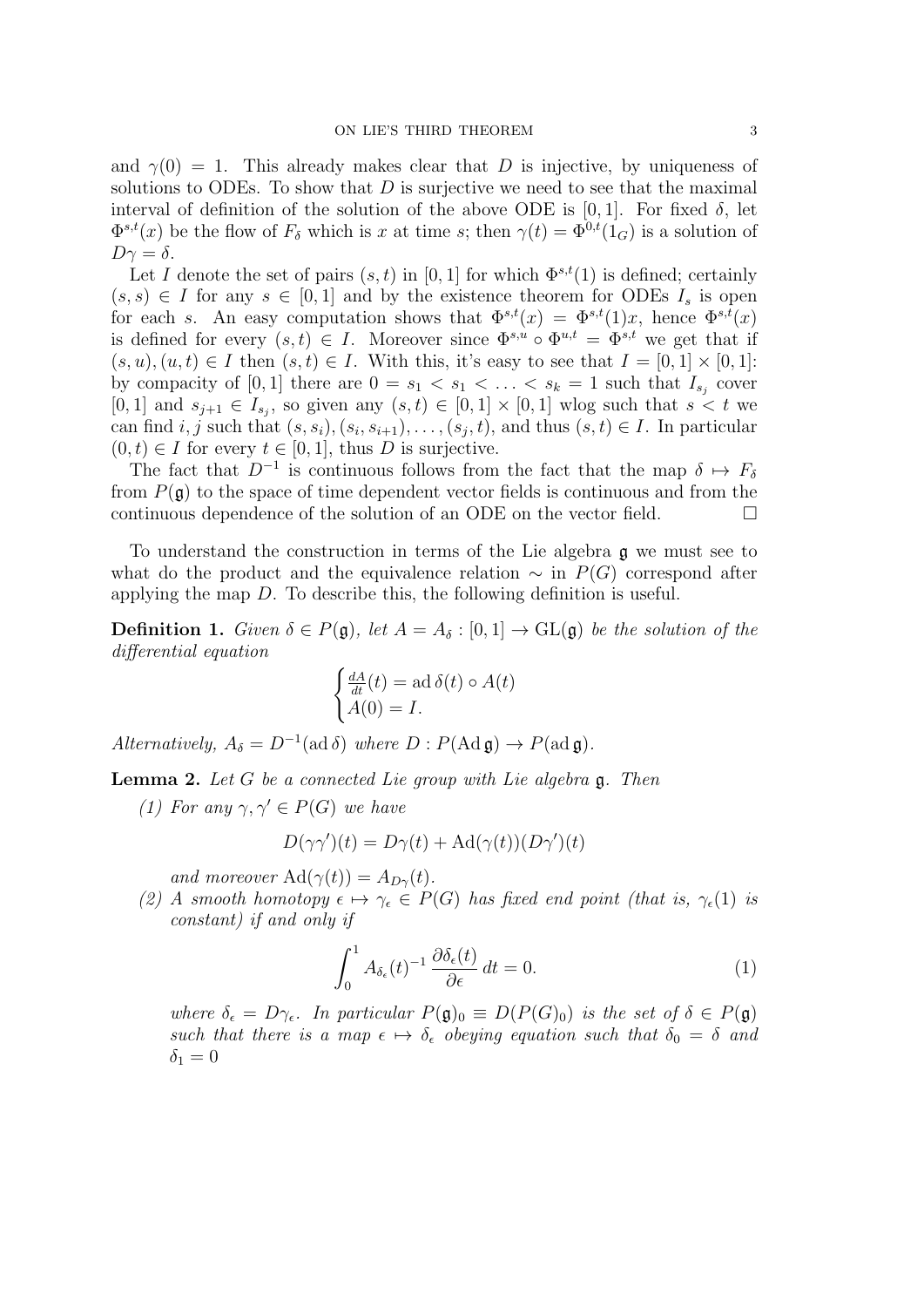*Proof.* (1) We compute the following

$$
\frac{d}{dt}(\gamma(t)\gamma'(t)) = (dR_{\gamma'(t)})\dot{\gamma}(t) + (dL_{\gamma(t)})\dot{\gamma}'(t)
$$
\n
$$
= (dR_{\gamma'(t)} \circ dR_{\gamma(t)})(D\gamma(t)) + (dL_{\gamma(t)} \circ dR_{\gamma'(t)})(D\gamma')(t)
$$
\n
$$
= (dR_{\gamma(t)\gamma'(t)}) (D\gamma(t) + d(R_{\gamma(t)^{-1}} \circ L_{\gamma(t)})D\gamma'(t))
$$
\n
$$
= (dR_{\gamma(t)\gamma'(t)}) (D\gamma(t) + Ad(\gamma(t))D\gamma'(t)).
$$

Hence the formula for  $D(\gamma\gamma')$  follows. To show that  $\text{Ad}(\gamma(t)) = A_{D\gamma}(t)$  we can compute the derivative

$$
\frac{d}{ds} \text{Ad}(\gamma(s))_{s=t} = \left(\frac{d}{ds} \text{Ad}(\gamma(s)\gamma(t)^{-1})\right) \circ \text{Ad}(\gamma(t))
$$

$$
= \text{ad}\left(\frac{d}{ds}\gamma(s)\gamma(t)^{-1}\right) \circ \text{Ad}(\gamma(t))
$$

$$
= \text{ad}(D\gamma(t)) \circ \text{Ad}(\gamma(t)).
$$

Since moreover  $\text{Ad}(\gamma(0)) = \text{Ad}(1) = I$  the result follows.

(2) To prove this we fix  $\epsilon$  and  $t$  and consider the function  $F : [0, 1] \times [0, 1] \rightarrow G$ defined by

$$
F(s, u) = \gamma_{\epsilon}(s)^{-1} \gamma_u(s) \gamma_u(t)^{-1} \gamma_{\epsilon}(t).
$$

Note that  $F(t, u) = 1 = F(s, \epsilon)$  for any  $u, s \in [0, 1]$ . Hence  $(t, \epsilon)$  is a critical point of  $F$ , and therefore its Hessian is well defined and symmetric. We compute its cross derivatives at  $(t, \epsilon)$ :

$$
\frac{\partial^2 F}{\partial u \partial s}(t,\epsilon) = \frac{\partial}{\partial u} \left( \frac{\partial}{\partial s} \left( \gamma_{\epsilon}(t)^{-1} \gamma_{u}(s) \gamma_{u}(t)^{-1} \gamma_{\epsilon}(t) \right)_{s=t} + \frac{\partial}{\partial s} \left( \gamma_{\epsilon}(s)^{-1} \gamma_{\epsilon}(t) \right)_{s=t} \right)_{u=\epsilon}
$$
\n
$$
= \frac{\partial}{\partial u} \left( \frac{\partial}{\partial s} \left( \gamma_{\epsilon}(t)^{-1} \gamma_{u}(s) \gamma_{u}(t)^{-1} \gamma_{\epsilon}(t) \right)_{s=t} \right)_{u=\epsilon}
$$
\n
$$
= (dL_{\gamma_{\epsilon}(t)})^{-1} (dR_{\gamma_{\epsilon}(t)}) \frac{\partial}{\partial u} \left( \frac{\partial}{\partial s} \left( \gamma_{u}(s) \gamma_{u}(t)^{-1} \right)_{s=t} \right)_{u=\epsilon}
$$
\n
$$
= \text{Ad}(\gamma_{\epsilon}(t))^{-1} \frac{\partial \delta_{\epsilon}(t)}{\partial \epsilon}.
$$

On the other hand

$$
\frac{\partial^2 F}{\partial s \partial u}(t,\epsilon) = \frac{\partial}{\partial s} \left( \frac{\partial}{\partial u} \left( \gamma_{\epsilon}(s)^{-1} \gamma_{u}(s) \right)_{u=\epsilon} + \frac{\partial}{\partial u} \left( \gamma_{u}(t)^{-1} \gamma_{\epsilon}(t) \right)_{u=\epsilon} \right)_{s=t}
$$

$$
= \frac{\partial}{\partial s} \left( (dL_{\gamma_{\epsilon}(s)})^{-1} \frac{\partial \gamma_{\epsilon}(s)}{\partial \epsilon} \right)_{s=t}.
$$

Using  $\frac{\partial^2 F}{\partial u \partial s}(t, \epsilon) = \frac{\partial^2 F}{\partial s \partial u}(t, \epsilon)$  and integrating from  $t = 0$  to 1 gives

$$
\int_0^1 \mathrm{Ad}(\gamma_{\epsilon}(t))^{-1} \frac{\partial \delta_{\epsilon}(t)}{\partial \epsilon} dt = \left( dL_{\gamma_{\epsilon}(1)} \right)^{-1} \frac{\partial \gamma_{\epsilon}(1)}{\partial \epsilon}.
$$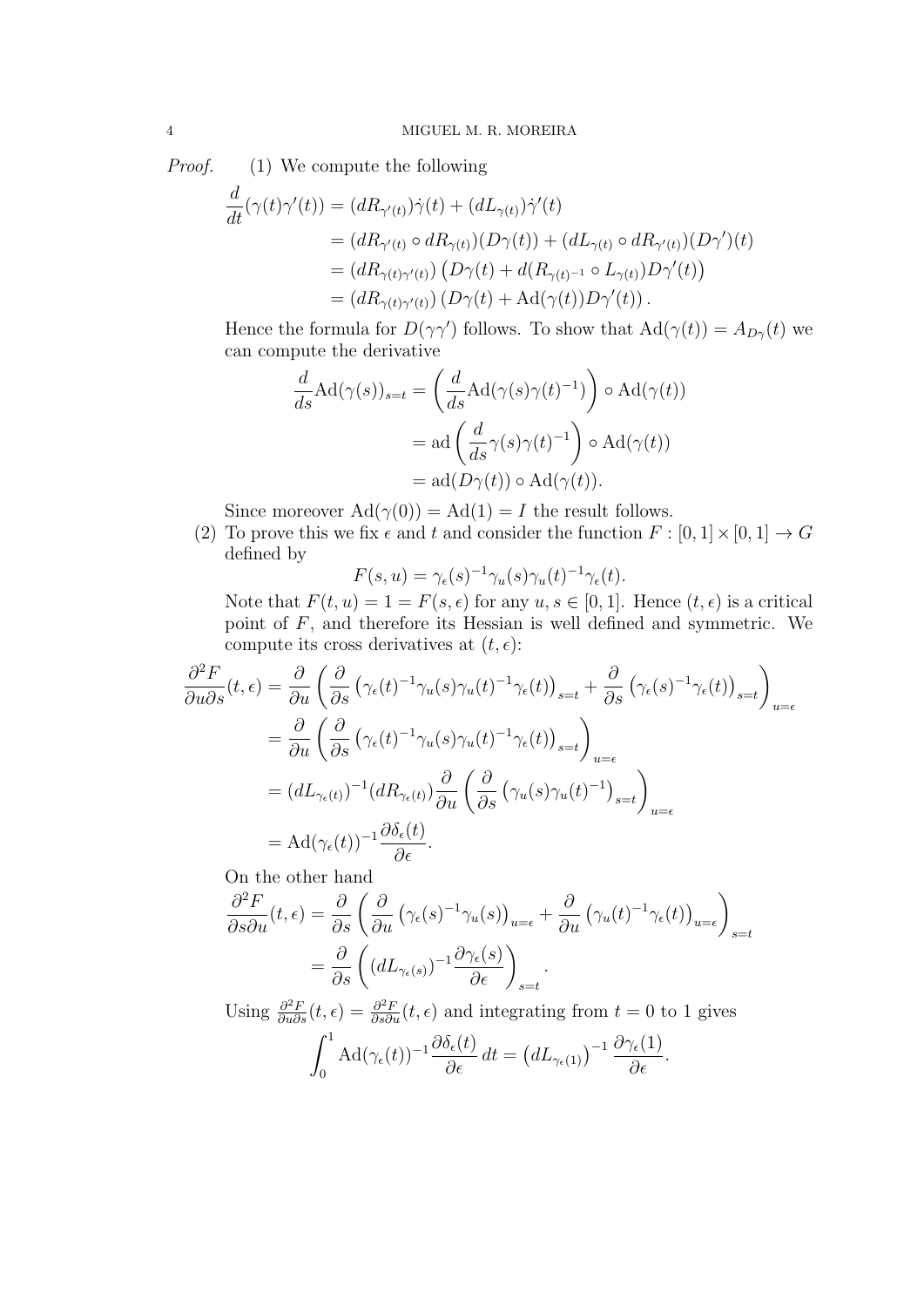Since  $\text{Ad}(\gamma_{\epsilon}(t)) = A_{\delta_{\epsilon}}(t)$  as we showed in (1) the result follows.

According to this, given an abstact Lie algebra g we can perform this exact construction:

<span id="page-4-0"></span>**Definition 2.** Given a Lie algebra  $\mathfrak g$  we can give the Banach space  $P(\mathfrak g)$  a product structure by defining

$$
(\delta \delta')(t) = \delta(t) + A_{\delta}(t)\delta'(t).
$$

We also define  $P(\mathfrak{g})_0$  to be the set of  $\delta \in P(\mathfrak{g})$  such that there is a differentiable map  $\epsilon \mapsto \delta_{\epsilon}$  obeying equation [2](#page-4-0) such that  $\delta_0 = \delta$  and  $\delta_1 = 0$ .

<span id="page-4-2"></span>**Lemma 3.** The product defined above gives a group structure on  $P(\mathfrak{g})$ . Moreover,  $\delta \mapsto A_{\delta}$  is a group homomorphism  $P(\mathfrak{g}) \to \mathrm{Ad} \mathfrak{g}.$ 

*Proof.* We prove first that  $A_{\delta}A_{\delta'} = A_{\delta\delta'}$ . Indeed, by the Leibniz rule

$$
\frac{d}{dt}(A_{\delta}A_{\delta'})(t) = A_{\delta}(t)ad(\delta'(t))A_{\delta'}(t) + ad(\delta(t))A_{\delta}(t)A_{\delta'}(t)
$$
\n
$$
= ad(\delta(t) + A_{\delta}(t)\delta'(t))A_{\delta}(t)A_{\delta'(t)}
$$
\n
$$
= ad((\delta\delta')(t))A_{\delta}(t)A_{\delta'(t)}.
$$

Hence  $A_{\delta}A_{\delta'} = A_{\delta\delta'}$ . Note that we used that  $\text{ad}(AX) = \text{Aad}(X)A^{-1}$  where  $A = A_{\delta}(t)$  is a Lie homomorphism and  $\delta'(t) \in \mathfrak{g}$ . Associativity is a matter of computations using the above, showing that

$$
(\delta_1(\delta_2\delta(3))(t) = \delta_1(t) + A_{\delta_1}(t)\delta_2(t) + A_{\delta_1}(t)A_{\delta_2}(t)\delta_3(t)
$$
  
= 
$$
((\delta_1\delta_2)\delta_3(t).
$$

The identity is the constant path equal to 0, and it's easy to check that

$$
\delta^{-1}(t) = -A_{\delta}(t)^{-1}\delta(t)
$$

defines an inverse of  $\delta$ .

With all the results proven, the following is now clear:

<span id="page-4-1"></span>**Proposition 4.** If  $\mathfrak g$  is the Lie algebra of G, then  $P(\mathfrak g)/P(\mathfrak g)_0 \cong \widetilde{G}$ .

*Proof.* The homeomorphism  $D^{-1}$  induces an isomorphism

$$
P(\mathfrak{g})/P(\mathfrak{g})_0 \cong P(G)/P(G)_0 \cong \widetilde{G}.\quad \Box
$$

At this point, we take the opportunity to give a proof of Lie's second theorem with the interpretation of the simply connected group  $G$  with Lie algebra  $\mathfrak g$  which we've been describing. Indeed, with this setup the proof is very natural: given a homomorphism of Lie algebras, the pushforward will give a homomorphism on the path spaces, which will induce a homomorphism from G.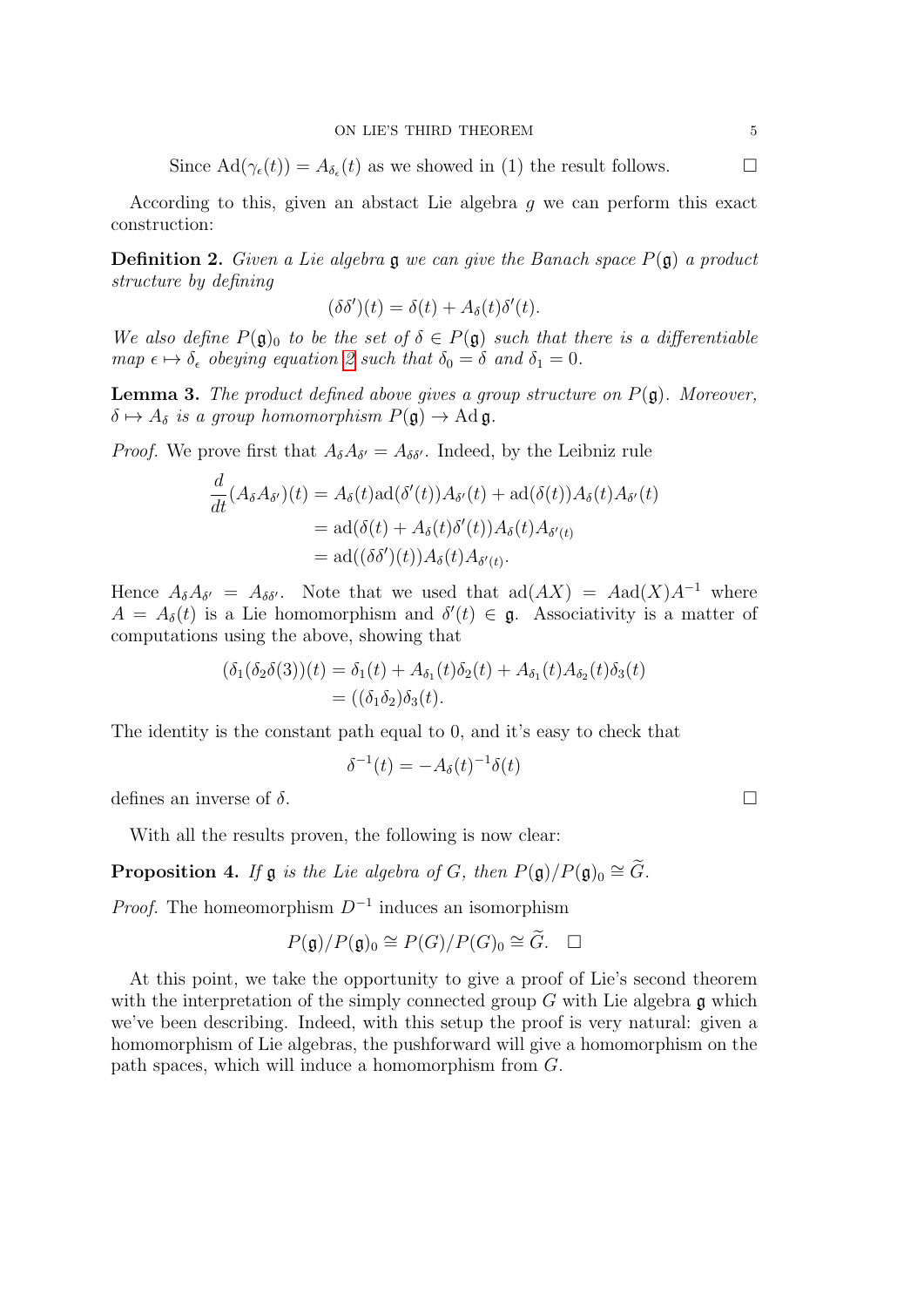**Theorem 5** (Lie II). Let G be a simply-connected Lie group and H a connected Lie group, with Lie algebras g and h, respectively. If  $\phi : \mathfrak{g} \to \mathfrak{h}$  is a Lie algebra morphism then there is a unique Lie group homomorphism  $f: G \to H$  such that  $\phi = (df)_e.$ 

*Proof.* We may assume that  $H$  is simply-connected as well, otherwise we just have to compose with the projection from the universal cover  $H \to H$ . But then we can define  $f = \phi_* : P(\mathfrak{g}) \to P(\mathfrak{h})$  by  $f(\delta) = \phi \circ \delta$ . Since  $\phi$  is a Lie algebra morphism we have that ad  $f(\delta) \circ \phi = \phi \circ \text{ad} \delta$ , and therefore  $A_{f(\delta)} \circ \phi = \phi \circ A_{\delta}$ . With this we show, from lemma [2,](#page-2-0) that  $f$  is a Lie group homomorphism and that if  $\delta_0 \sim \delta_1$  then  $f(\delta_0) \sim f(\delta_1)$ , and therefore f induces a map  $f : G = P(\mathfrak{g})/P(\mathfrak{g})_0 \to$  $P(\mathfrak{h})/P(\mathfrak{h})_0 = H$  which is a homomorphism.

To see that f lifts  $\phi$ , we compute the exponential  $\mathfrak{g} \to P(\mathfrak{g})/P(\mathfrak{g})_0$ . This can be written as the composition

$$
\mathfrak{g} \stackrel{\exp}{\to} G \to P(G)/P(G)_0 \stackrel{D}{\to} P(\mathfrak{g})/P(\mathfrak{g})_0
$$

where the map  $G \to P(G)/P(G)$  sends  $q \in G$  to the class of any path from 1 to g. Given  $X \in \mathfrak{g}$ , take the path  $\gamma(t) = \exp(tX)$  and an easy computation shows that  $(D\gamma)(t) = X$ . Thus, the expoential when seen as a map  $\mathfrak{g} \to P(\mathfrak{g})/P(\mathfrak{g})_0$ takes  $X \in \mathfrak{g}$  to the class of the constant path  $t \mapsto X$ . Therefore

 $\exp((df)_e X) = f(\exp(X)) = [\text{constant path} = \phi(X)] = \exp(\phi(X)).$ 

Since the exponential is a local isomorphism  $\phi = (df)_e$ .

## 3. Banach Lie Groups and Lie Algebras

A Banach manifold is a topological space modelled by a Banach space. In a Banach space we have a notion of (Fréchet) derivative generalizing the derivative in  $\mathbb{R}^n$ , enabling us to define a (differentiable) Banach manifold by asking that the transition maps are differentiable. This also gives a definition of smooth maps between Banach manifolds.

In a Banach manifold the implicit function theorem, existence-unicity theorems for ordinary differential equations and Frobenius theorem on integrable distributions still hold, so a lot of the theory for finite dimensional manifolds works as well in the Banach case. The book [\[5\]](#page-13-4) develops the theory of manifolds in the Banach setup and is a reference for the results mentioned above.

A Banach Lie group is a Banach manifolds endowed with a group structure for which the product and the inverse are smooth. A Banach Lie group has an associated Lie algebra, defined precisely as in the finite dimensional case, which is now a Banach space with a Lie bracket. In Banach Lie groups we can define an exponential, by existence of solutions to ODEs; this is not true for more general classes of infinite dimensional Lie groups. Moreover, the exponential is a local diffeomorphism onto an open set; again, this is not true for other classes of Lie groups (even when we can define an exponential), for instance it fails for  $\text{Diff}(S^1)$ .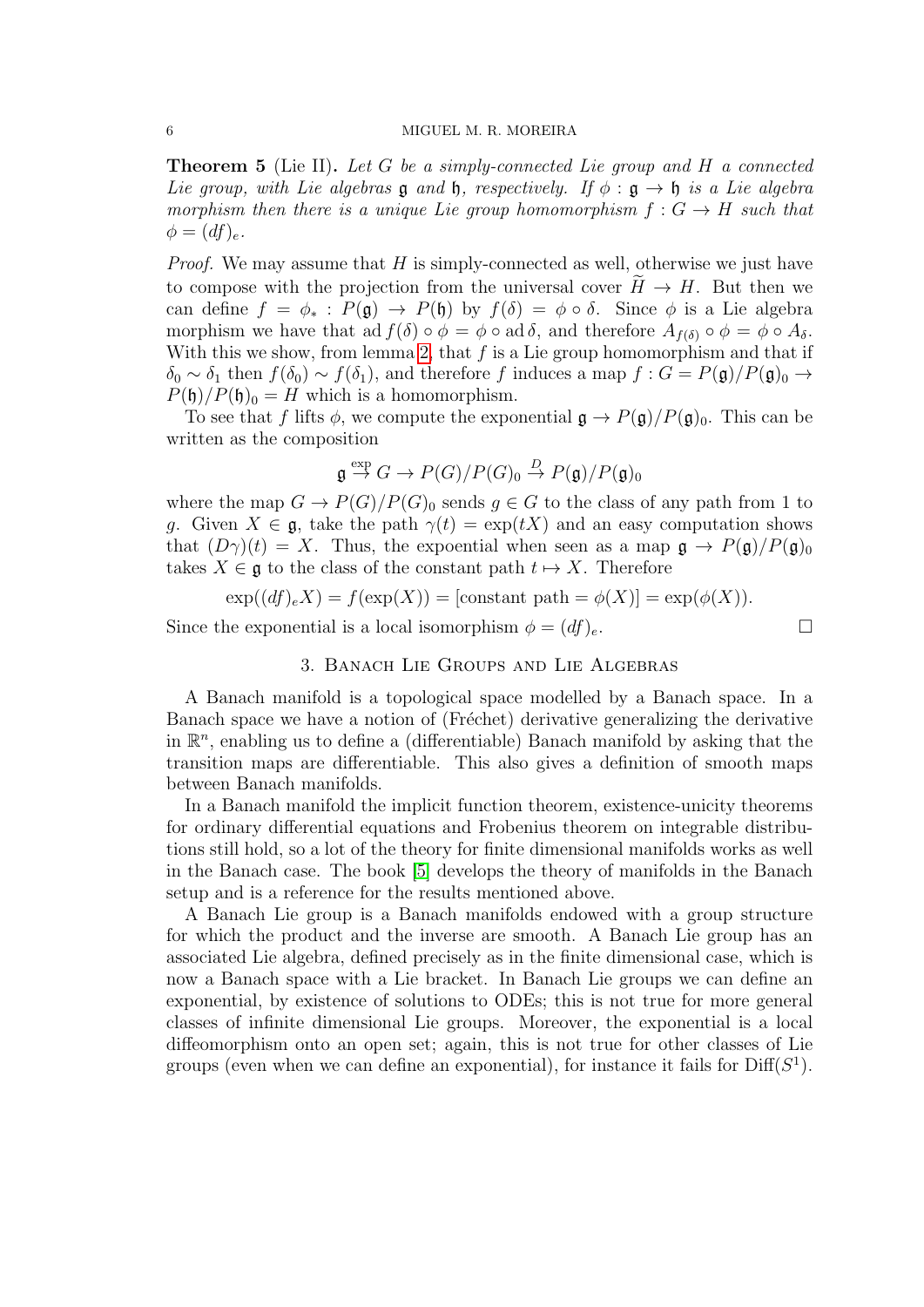A reference for infinite dimensional Lie groups (and in particular for Banach ones) is  $[8]$ . We now define subgroups of Banach Lie groups in a similar way to  $[4]$ , although with different names:

**Definition 3.** Let G be a Banach Lie group. A Lie subgroup of G is a Banach Lie subgroup H admitting an injective inclusion map  $H \hookrightarrow G$  such that the induced map on the Lie algebras is an embedding.

If the inclusion  $H \hookrightarrow G$  is an embedding we say that H is an embedded Lie subgroup.

Recall that we want to show that we can give a smooth structure to  $P(\mathfrak{g})/P(\mathfrak{g})_0$ . The following result shows that to prove this it's enough to see that  $P(\mathfrak{g})_0$  is an embedded Lie subgroup, which will be the last part of the proof.

<span id="page-6-0"></span>**Theorem 6.** If G is a Banach Lie group and N is a normal embedded Lie group of G then  $G/N$  can be given a Banach Lie group structure compatible with the quotient topology. Moreover  $\pi : G \to G/N$  is a submersion and a fiber bundle, and the Lie algebra of  $G/N$  is identified with  $\mathfrak{g}/\mathfrak{n}$  where  $\mathfrak{g}$  and  $\mathfrak{n}$  are the Lie algebras of G and N.

*Proof.* Everything except the fiber bundle part is proven in [\[4\]](#page-13-1) (theorem II.2); we will prove the remaining.

Take  $x \in P(\mathfrak{g})$ . By the normal form of a submersion for Banach manifolds (see [\[5\]](#page-13-4)) there are open sets U, V such that  $x \in U \subseteq G$ ,  $\pi(x) \in V = \pi(U) \subseteq G/N$ and a splitting map  $\phi: V \to U$  which is an embedding of V into U,  $x \in \text{im } \phi$  and  $\pi \circ \phi = id_V$ . But then the map  $N \times V \to \pi^{-1}(V)$  defined by  $(y, z) \mapsto y\phi(z)$  is a diffeomorphism, hence V is a local trivialization.  $\Box$ 

The closed subgroup theorem, which states that a closed Lie subgroup is an embedded Lie subgroup is not true for Banach Lie groups. However, the following result gives an easy way to show that a subgroup is embedded, and will be how we shall prove that  $P(\mathfrak{g})_0$  is embedded.

<span id="page-6-1"></span>**Lemma 7.** If  $f: G \to H$  is a smooth homomorphism of Banach Lie groups and  $T \subseteq H$  is an embedded Lie subgroup of H, then  $f^{-1}(T) \subseteq G$  is an embedded Lie subgroup of G.

*Proof.* See [\[4\]](#page-13-1), lemma II.1.

It will also be useful the fact that the second Lie theorem also holds for Banach Lie groups. Indeed, the proof we gave for the finite dimensional case works just as well for the Banach case.

**Theorem 8** (Lie II for Banach Lie groups). Let G be a simply-connected Banach Lie group and H a connected Banach Lie group, with Lie algebras  $\mathfrak g$  and  $\mathfrak h$ , respectively. If  $\phi : \mathfrak{g} \to \mathfrak{h}$  is a Lie algebra morphism then there is a unique Lie group homomorphism  $f: G \to H$  such that  $\phi = (df)_e$ .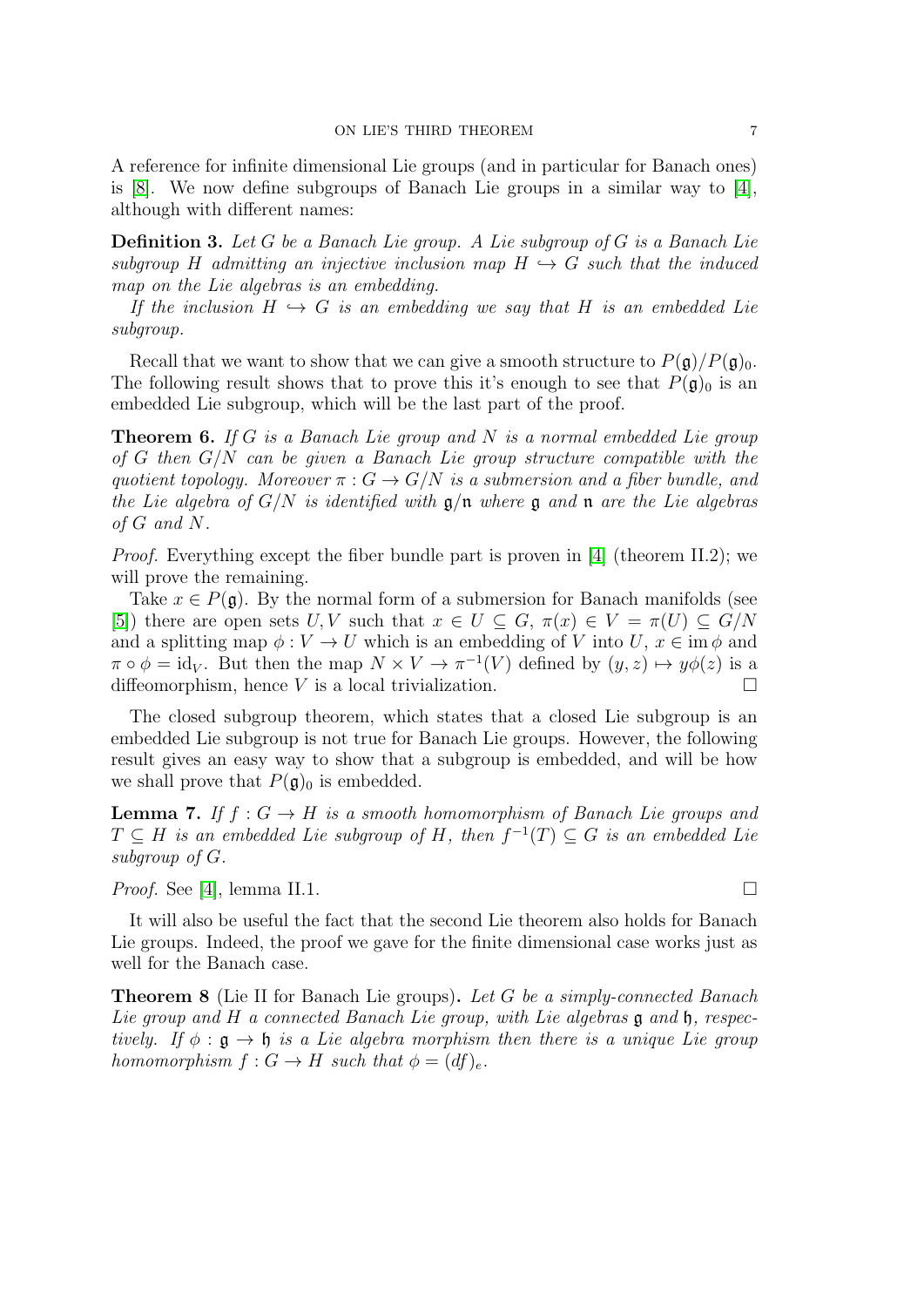## 4. Proof of Lie III

Note that  $P(g)$  is naturally a vector space, and indeed it's a Banach vector when given the norm sup norm  $\|\cdot\|_{\infty}$ . The topology induced by this norm is the same as the  $C^0$  topology we defined  $P(\mathfrak{g})$  with (which is the compact-open topology of maps  $[0, 1] \rightarrow \mathfrak{g}$ . This makes  $P(\mathfrak{g})$  a Banach Lie group with the product defined earlier.

<span id="page-7-0"></span>**Proposition 9.** The Lie algebra  $P(\mathfrak{g})^{\text{alg}}$  of  $P(\mathfrak{g})$  can be identified with  $P(\mathfrak{g})$  with a Lie bracket given by

$$
[X,Y](t) = \frac{d}{dt} \left[ \int_0^t X(s) \, ds, \int_0^t Y(s) \, ds \right].
$$

Moreover,  $P(\mathfrak{g})_0$  is a connected normal Banach Lie subgroup of  $P(\mathfrak{g})$  with corresponding Lie algebra

$$
P(\mathfrak{g})_0^{\text{alg}} = \left\{ X \in P(\mathfrak{g})^{\text{alg}} : \int_0^1 X(s) \, ds = 0 \right\}.
$$

*Proof.* Since  $P(\mathfrak{g})$  is a vector space, we can identify its Lie algebra with  $P(\mathfrak{g})$  itself. We denote by  $X(t)$ ,  $Y(t)$  elements of  $P^{alg}(\mathfrak{g})$ , which are paths  $[0, 1] \rightarrow \mathfrak{g}$ . To prove the formula for the Lie bracket  $[X, Y]$  we differentiate  $\delta \delta' \delta^{-1}$  with  $\delta$ ,  $\delta'$  in the directions of  $X, Y$ , respectively. We have

$$
(\delta \delta' \delta^{-1})(t) = \delta(t) + A_{\delta}(t) - A_{\delta}(t) A_{\delta'}(t) A_{\delta}(t)^{-1} \delta(t).
$$

Note that

$$
\frac{\partial}{\partial \epsilon} \left( \frac{\partial}{\partial t} A_{\epsilon Y}(t) \right)_{\epsilon=0} = \lim_{\epsilon \to 0} \frac{1}{\epsilon} \left( A_{\epsilon Y}(t) \circ \mathrm{ad}(\epsilon Y(t)) \right) = \mathrm{ad}(Y(t)).
$$

Integrating this in  $t$  gives

$$
\frac{\partial}{\partial \epsilon} A_{\epsilon Y}(t)_{\epsilon=0} = \int_0^t \operatorname{ad} Y(s) \, ds.
$$

Differentiating  $\delta \delta' \delta^{-1}$  with respect to  $\delta'$  in the direction of Y and using the above gives

$$
A_{\delta}(t)Y(t) - A_{\delta}(t)\left(\int_0^t \mathrm{ad}\,Y(s)\,ds\right)A_{\delta}(t)^{-1}\delta(t).
$$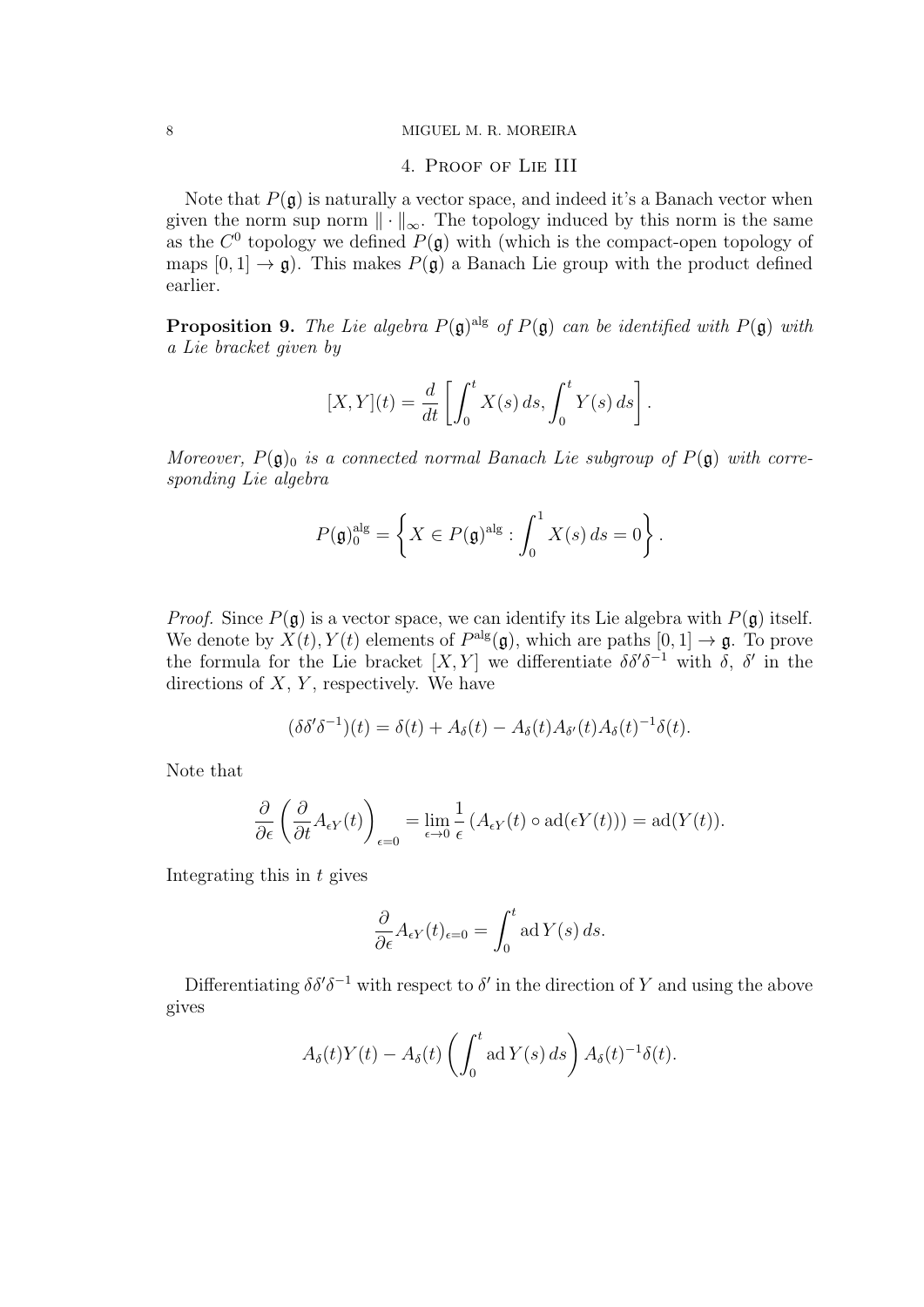Now differentiating with respect to  $\delta$  in the direction of X gives

$$
[X,Y](t) = \left(\int_0^t \mathrm{ad}\,X(s)\,ds\right)Y(t) - \left(\int_0^t \mathrm{ad}\,Y(s)\,ds\right)X(t)
$$

$$
= \left[\int_0^t X(s)\,ds, Y(t)\right] + \left[X(t), \int_0^t Y(s)\,ds\right]
$$

$$
= \frac{d}{dt}\left[\int_0^t X(s)\,ds, \int_0^t Y(s)\,ds\right].
$$

Let  $\mathrm{av}: P(\mathfrak{g})^{\mathrm{alg}} \to \mathfrak{g}$  be defined by

$$
av(X) = \int_0^1 X(t) dt.
$$

It's clear that av is a Lie algebra homomorphism, hence

$$
A = \ker \, \text{av} = \left\{ X \in P(\mathfrak{g})^{\text{alg}} : \int_0^1 X(s) \, ds = 0 \right\}
$$

is a Lie ideal (and in particular a sub-algebra) of  $P(\mathfrak{g})$ . Consider the left invariant distribution on  $P(\mathfrak{g})$  given by  $\mathcal{D}_{\delta} = (dL_{\delta})A$ . This distribution is involutive (because A is a Lie sub-algebra) and the maximal integral submanifold through  $0$  is a Lie subgroup of  $P(\mathfrak{g})$ , which we want to show that is  $P(\mathfrak{g})_0$ .

Note that  $(dL_{\delta})X(t) = A_{\delta}(t)X(t)$ . Hence, the definition of  $P(\mathfrak{g})_0$  says that  $\delta \in$  $P(\mathfrak{g})_0$  if and only if there is a path  $\delta_{\epsilon}$  in  $P(\mathfrak{g})$  from  $\delta$  to 0 such that  $(dL_{\delta_{\epsilon}})^{-1}\frac{d\delta_{\epsilon}}{d\epsilon} \in A$ , that is, such that  $\frac{d\delta_{\epsilon}}{d\epsilon} \in \mathcal{D}$  for every  $\epsilon$  (i.e.  $\epsilon \mapsto \delta_{\epsilon}$  is tangent to  $\mathcal{D}$ ). This shows that  $P(\mathfrak{g})_0$  is the maximal integral submanifold tangent to  $\mathcal{D}$ , hence it's the connected Lie subgroup of  $P(\mathfrak{g})$  with lie algebra  $P(\mathfrak{g})_0^{\text{alg}} = A$ . Moreover  $P(\mathfrak{g})_0$  is normal since its Lie algebra A is a Lie ideal.

By theorem [6](#page-6-0) we now want to show that  $P(\mathfrak{g})_0$  is actually an embedded Lie subgroup of  $P(\mathfrak{g})$ . From this it will follow that  $P(\mathfrak{g})/P(\mathfrak{g})_0$  is a Banach Lie group with Lie algebra  $P(\mathfrak{g})^{\text{alg}}/P(\mathfrak{g})_0^{\text{alg}}$  $_{0}^{\text{aug}}$ . Note that av is surjective (since it sends the constant path  $X(t) = X \in \mathfrak{g}$  to X), hence av induces an isomorphism of Lie algebras  $P(\mathfrak{g})^{\text{alg}}/P(\mathfrak{g})_0^{\text{alg}}$  $Q_0^{\text{alg}} \cong \mathfrak{g}$ , showing that  $P(\mathfrak{g})/P(\mathfrak{g})$  is a Lie group integrating g, and by proposition [4](#page-4-1) it follows that it's the unique simply connected group integrating g.

Our strategy will be to identify  $P(\mathfrak{g})_0$  as the kernel of a certain homomorphism  $\phi$ , and by lemma [7](#page-6-1) we'll have that  $P(\mathfrak{g})_0$  is an embedded Lie subgroup. Since the Lie algebra  $P(\mathfrak{g})_0^{\text{alg}}$  $_{0}^{\text{alg}}$  is the kernel of av, if we could integrate av we would be able to find such a homomorphism. Although we can't apply this reasoning (for obvious reasons), we can consider the short exact sequence

$$
0\to \mathfrak{z}\to \mathfrak{g}\to \mathrm{ad}\,\mathfrak{g}\to 0
$$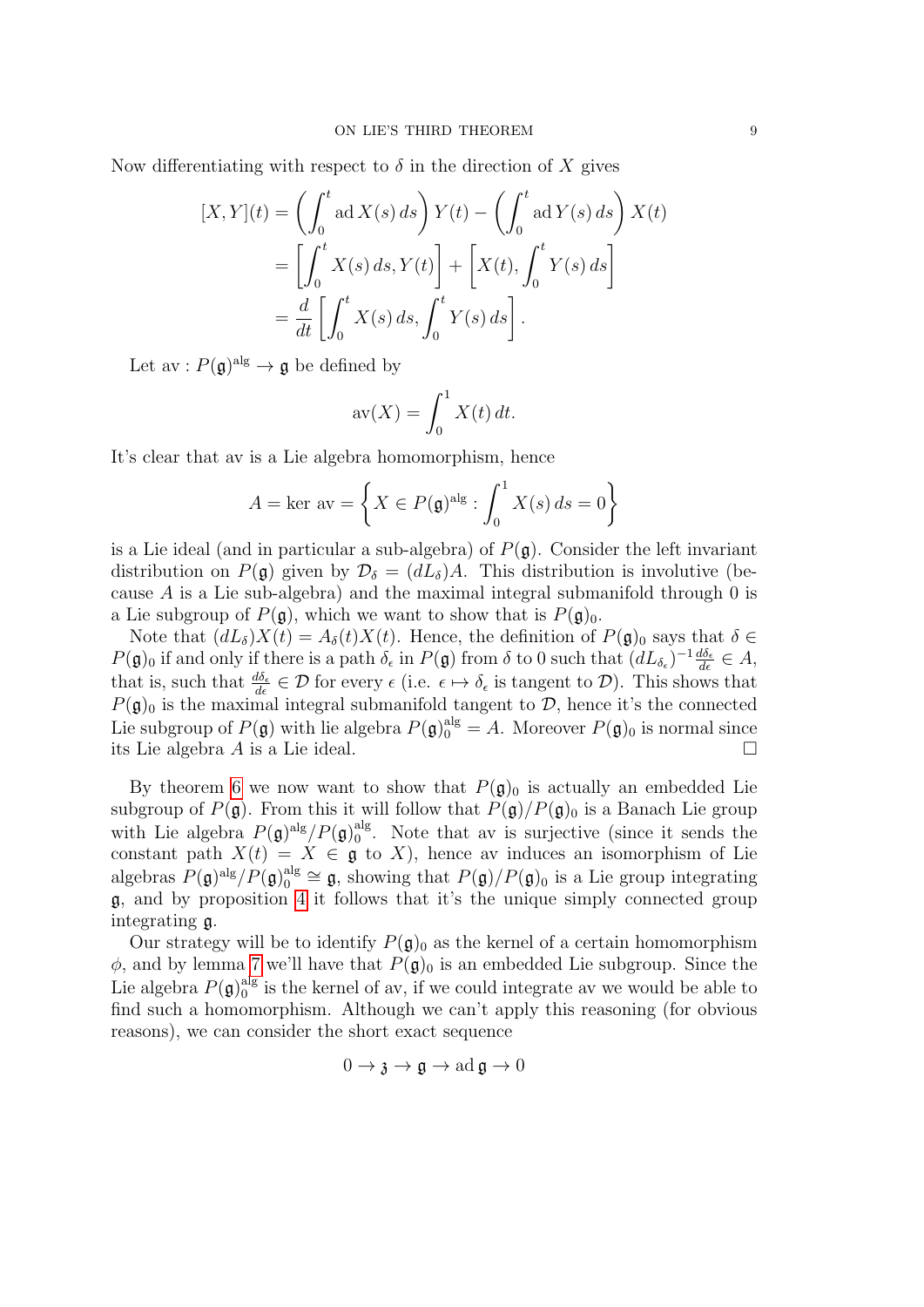and use this idea with ad  $\mathfrak{g}$ , which we know to be integrable to Ad  $\mathfrak{g}$ . With the construction we used in our proof of Lie II, we expect that ad :  $\mathfrak{g} \to \text{ad } \mathfrak{g}$  integrates to a homomorphism  $P(\mathfrak{g})/P(\mathfrak{g})_0 \to \text{Ad } \mathfrak{g}$  given by  $[\delta] \mapsto A_\delta(1)$ .

Considering all the motivation above, we define

$$
P(\mathfrak{g})_1 = \{ \delta \in P(\mathfrak{g}) : A_{\delta}(1) = I \} = \ker \pi
$$

where  $\pi : P(\mathfrak{g}) \to \text{Ad}(\mathfrak{g})$  is the map  $\delta \mapsto A_{\delta}(1)$ ; note that  $\pi$  is a Lie group homo-morphism (recall that in lemma [3](#page-4-2) we showed that  $\delta \mapsto A_{\delta}$  was a homomorphism). Then  $P(\mathfrak{g})_1$  is an embedded Lie subgroup by lemma [7.](#page-6-1) We can compute its Lie algebra:

**Proposition 10.** The Lie algebra of  $P(\mathfrak{g})_1$  is

$$
P(\mathfrak{g})_1^{\text{alg}} = \{ X \in P(\mathfrak{g})^{\text{alg}} : \text{av} X \in \mathfrak{z} \}.
$$

*Proof.* The Lie algebra of  $P(\mathfrak{g})_1$  consists of the vectors X such that  $A_{\epsilon X}(1) = I$ for every  $\epsilon$ . As we saw in the proof of proposition [9](#page-7-0) we have

$$
\frac{d}{d\epsilon}A_{\epsilon X}(1)_{\epsilon=0} = \int_0^1 \operatorname{ad} X(s) \, ds = \operatorname{ad}(\operatorname{av} X)
$$

and this is 0 if and only if  $\text{av}(X) \in \mathfrak{z}$ .

Note that in particular we get that  $P(\mathfrak{g})_0^{\text{alg}} \subseteq P(\mathfrak{g})_1^{\text{alg}}$  $_1^{\text{aug}}$ , and since  $P(\mathfrak{g})_0$  is connected it follows that  $P(\mathfrak{g})_0 \subseteq P(\mathfrak{g})_1 \subseteq P(\mathfrak{g})_1$  (where we denote by  $H^{\circ}$  the connected component of the identity of a Lie group  $H$ ).

The map  $\pi$ :  $P(\mathfrak{g}) \to \text{Ad}\,\mathfrak{g}$  given by  $\delta \mapsto A_\delta(1)$  is surjective. Indeed, given  $A \in \text{Ad}\mathfrak{g}$  take a path  $a : [0,1] \to \text{Ad}\mathfrak{g}$  from I to A. Then  $D(a)$  is a path in ad g, so we can find  $\delta \in P(\mathfrak{g})$  such that  $D(a)(t) = \text{ad}(\delta(t))$  and then clearly  $A = A_{\delta}(1) = \pi(\delta)$ . Hence we have a fibration

$$
P(\mathfrak{g})_1 \longrightarrow P(\mathfrak{g})
$$

$$
\downarrow_{\pi}
$$

$$
\downarrow_{\pi}
$$

$$
\text{Ad}\,\mathfrak{g}.
$$

This fibration gives an isomorphism Ad  $\mathfrak{g} \cong P(\mathfrak{g})/P(\mathfrak{g})_1$ , so by theorem [6](#page-6-0)  $\pi$  is a fiber bundle. Since  $P(\mathfrak{g})$  is contractible (it's a vector space, so it admits a linear deformation retract to 0) the long exact sequence on homotopy groups gives an isomorphism

$$
\pi_1(P(\mathfrak{g})_1,0) \cong \pi_2(\operatorname{Ad} \mathfrak{g}, I).
$$

But  $\pi_2$  of a (finite dimensional) Lie group is trivial (this follows from theorem 21.7 in [\[7\]](#page-13-6)), so  $\pi_1(P(\mathfrak{g})_1, 0) = 0$  and thus  $P(\mathfrak{g})_1^{\circ}$  is simply connected. Now note that av restricts to a map  $P(\mathfrak{g})_1^{\text{alg}} \to \mathfrak{z}$ , hence by the second Lie theorem (for Banach Lie groups) we can integrate av to a Lie group homomorphism  $\phi: P(\mathfrak{g})_1^{\circ} \to Z$  where  $Z = (\mathbb{R}^n, +)$ , with  $n = \dim \mathfrak{z}$ , is the Lie group integrating  $\mathfrak{z}$ . But then

$$
(\ker \phi)^{alg} = \ker (d\phi)_e = \ker av = P(\mathfrak{g})_0^{alg}
$$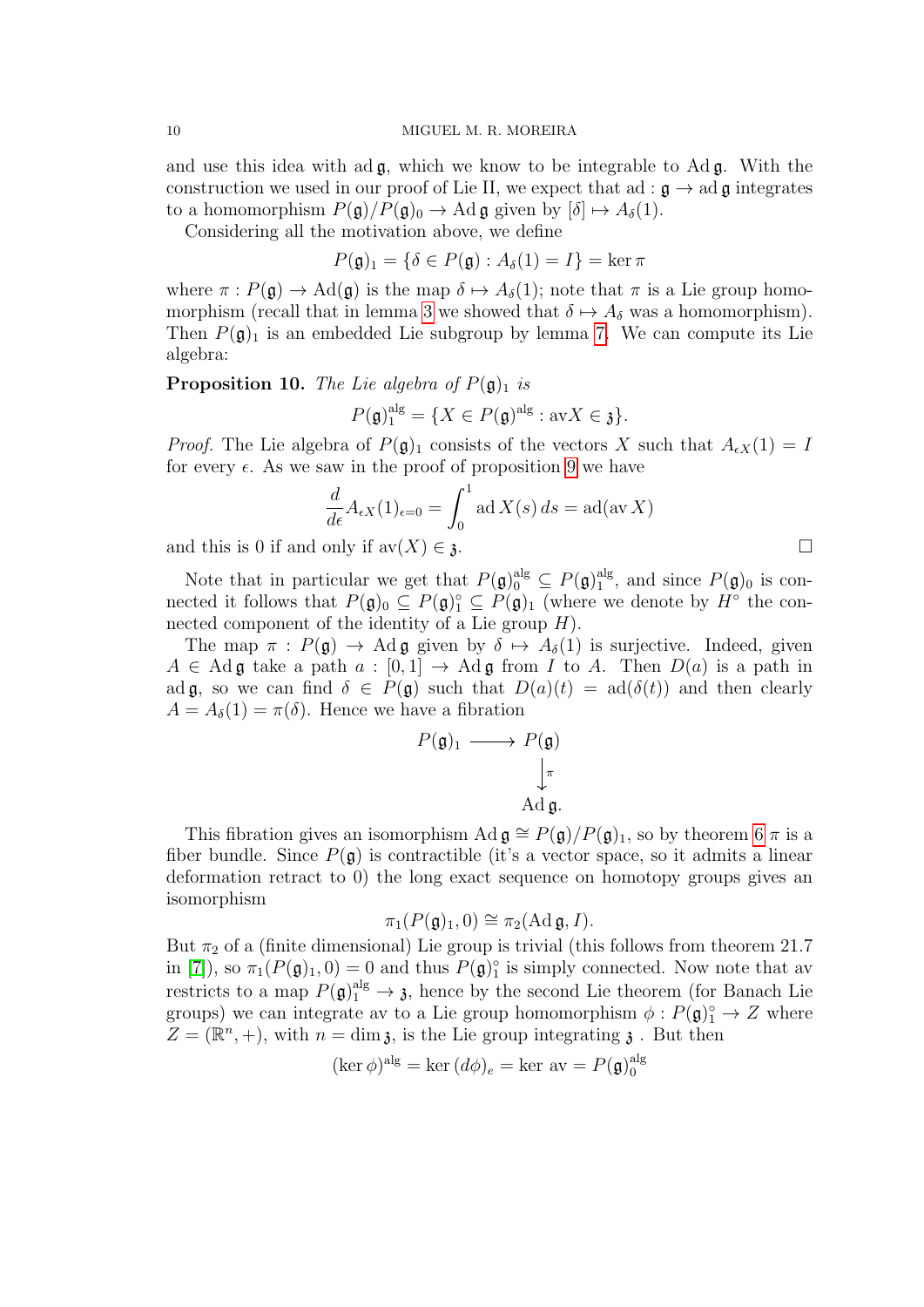and therefore  $P(\mathfrak{g})_0 = (\ker \phi)^\circ$ . By lemma [7](#page-6-1) we know that ker  $\phi$  is an embedded Lie subgroup, and then so is  $P(\mathfrak{g})_0$ , finishing the proof of Lie III.

## 5. Counter example for infinite dimensional Lie groups

The first example of a non-integrable Banach Lie algebra was given by van Est in 1964. We will show an example, given by Serre in [\[10\]](#page-13-7), of a Banach Lie algebra which doesn't integrate to a Lie group. Let  $G = GL(H) \times GL(H)$  where H is a complex Hilbert space. The center of G is  $Z(G) = \mathbb{C}^* \times \mathbb{C}^*$ ; let

$$
N = \{ (e^{it}, e^{\alpha it}) : t \in \mathbb{R} \} \subseteq Z(G)
$$

and let  $\mathfrak n$  be its corresponding Lie algebra. Since N is normal,  $\mathfrak n$  is an ideal so we can define the Lie algebra  $\mathfrak{g}/\mathfrak{n}$ , which we claim to be non-integrable.

Suppose that  $\mathfrak{g}/\mathfrak{n}$  integrates to a simply connected Lie group K. By Lie's second theorem the projection  $\mathfrak{g} \to \mathfrak{g}/\mathfrak{n}$  integrates to some map  $\phi : GL(H) \times GL(H) \to K$ , and we can easily check that this implies that N is (ker  $\phi$ )°, hence N would be closed, which is not true when  $\alpha \notin \mathbb{Q}$ .

We also remark that this example, and in general the failure of Lie's third theorem for infinite dimensional Lie algebras (or for Lie algebroids, as studied in [\[1\]](#page-13-2) and [\[2\]](#page-13-3)), is related to the fact that  $\pi_2(G)$  (or  $H^2(G; \mathbb{R})$ ) may not be trivial in such cases. An example of this fact is given as above when  $\alpha \in \mathbb{Q}$ ; in this case  $K = G/N$  is a Lie group. By Kuiper's theorem G is weakly contractible, so the long exact sequence on homotopy groups gives an isomorphism

$$
\pi_2(K) \cong \pi_1(N) \cong \pi_1(S^1) \cong \mathbb{Z}.
$$

A similar argument also shows that

$$
\pi_2(\text{Ad}(\mathfrak{g}/\mathfrak{n})) = \pi_2(\text{Ad} \,\mathfrak{g}) = \pi_2(G/Z(G)) \cong \pi_1(Z(G)) \cong \mathbb{Z} \oplus \mathbb{Z}.
$$

Indeed, this connection between integrability and  $\pi_2$  is made clear by the following theorem, which gives a classification of the integrable Banach Lie algebras in terms of the period group  $\Pi(\mathfrak{g})$ , which is the image of a certain homomorphism  $\partial$  :  $\pi_2(\text{Ad } \mathfrak{g}) \to \mathfrak{z}.$ 

Theorem 11. There is a Banach Lie group G with Lie algebra g if and only if  $\Pi(\mathfrak{g}) \subseteq \mathfrak{z}$  is discrete.

In the example above the period homomorphism is given by  $(m, n) \mapsto -\alpha m+n$ , so its image is not discrete. In [\[4\]](#page-13-1) there's a proof of this last theorem using essentially the same ideas we used in our proof. Moreover, we remark that in [\[1\]](#page-13-2) a similar criterion is given for the integrability of a Lie algebroid to a Lie grupoid, and again that the construction of the Lie grupoid is a generalization of the one we described in this paper.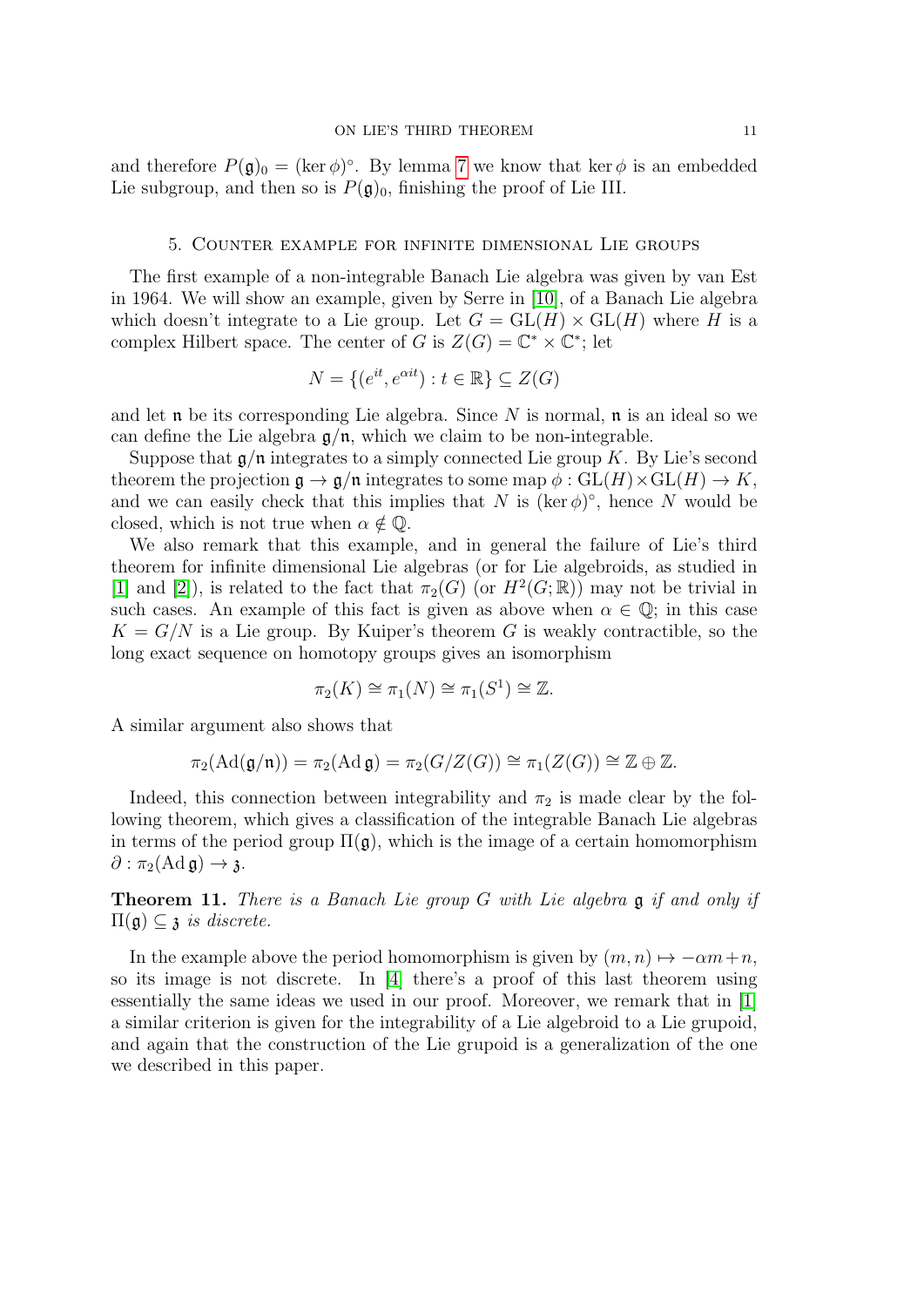### 6. Different proofs

6.1. Inductive proof with Levi decomposition. With some of the structure theory for Lie algebras, in particular the Levi decomposition of a Lie algebra, we get get a very short proof of Lie's third theorem that doesn't require the full strength of Ado's theorem. This proof is presented in [\[10\]](#page-13-7). First, we note that if  $\mathfrak a$ is either abelian or semi-simple then  $\mathfrak g$  is integrable. If  $\mathfrak g$  is abelian then  $(\mathfrak g,+)$  is a Lie group integrating  $\mathfrak g$ . If  $\mathfrak g$  is semi-simple then its center is trivial, so the adjoint representation is injective and therefore  $\mathfrak{g} \cong ad \mathfrak{g}$  is the Lie algebra of Ad g.

We claim that if  $\mathfrak g$  is not semi-simple neither the 1-dimensional abelian Lie algebra then we can decompose  $\mathfrak{g} = \mathfrak{g}_2 \ltimes \mathfrak{g}_1$  as the semidirect product of two smaller dimension Lie algebras. If  $\mathfrak g$  is not solvable, then the Levi decomposition

$$
0 \to \mathrm{Rad}(\mathfrak{g}) \to \mathfrak{g} \to \mathfrak{g}/\mathrm{Rad}(\mathfrak{g}) \to 0
$$

is such a decomposition since  $g \neq \text{Rad}(g)$  because g is not solvable and  $g \neq$  $g/Rad(g)$  because g is not semi-simple. On the other hand, if g is solvable then  $[g, \mathfrak{g}] \subsetneq \mathfrak{g}$  and we can chose a linear subspace  $\mathfrak{g}_1$  of codimension 1 in  $\mathfrak{g}$  such that  $[\mathfrak{g}, \mathfrak{g}] \subseteq \mathfrak{g}_1 \subseteq \mathfrak{g}$ . Then automatically  $\mathfrak{g}_1$  is an ideal since  $[\mathfrak{g}, \mathfrak{g}_1] \subseteq [\mathfrak{g}, \mathfrak{g}] \subseteq \mathfrak{g}_1$  and we have the following exact sequence:

$$
0\to \mathfrak{g}_1\to \mathfrak{g}\to \mathfrak{g}/\mathfrak{g}_1\cong \mathbb{R}\to 0.
$$

This sequence clearly splits via the map  $\mathbb{R} \to \mathfrak{g}$  defined by  $1 \mapsto x$  where  $x \in \mathfrak{g} \setminus \mathfrak{g}_1$ .

Now we proceed by induction on the dimension of  $\mathfrak{g}$ . If  $\mathfrak{g}$  in not semi-simple neither the 1-dimensional abelian Lie algebra we can write  $\mathfrak{g} = \mathfrak{g}_2 \ltimes \mathfrak{g}_1$  where  $\mathfrak{g}_2$ acts on  $\mathfrak{g}_1$  by  $\lambda : \mathfrak{g}_2 \to \text{Der}(\mathfrak{g}_1)$ . By the induction hypothesis  $\mathfrak{g}_1$  and  $\mathfrak{g}_2$  integrate to simply connected groups  $G_1$  and  $G_2$ , respectively. Since  $Der(\mathfrak{g}_1)$  is the Lie algebra of Aut $(\mathfrak{g}_1)$  = Aut $(G_1)$ , by Lie's second theorem there is group homomorphism  $\rho: G_2 \to \text{Aut}(G_1)$  such that  $\lambda = (d\rho)_e$ . But then the Lie group  $G = G_2 \ltimes_{\rho} G_1$  has Lie algebra  $\mathfrak{g}_2 \ltimes_{\lambda} \mathfrak{g}_1 = \mathfrak{g}$  by exercise 11 in Homework 4.

6.2. Integrating to local Lie group. The Baker-Campbell-Hausdorff formula tells us there is a formal expression  $\mu : \mathfrak{g} \times \mathfrak{g} \to \mathfrak{g}$  written only in terms of the Lie bracket such that

$$
e^X e^Y = e^{\mu(X,Y)}.
$$

Explicitly,  $\mu$  is given by the following formula:

$$
\mu(X,Y) = Y + \sum_{n\geq 0} \frac{(-1)^n}{n+1} \sum_{r_i+s_i>0} \frac{[X^{r_1}Y^{s_1}X^{r_2}Y^{s_2}\dots X^{r_n}Y^{s_n}]}{(1+\sum_{i=1}^n r_i) \prod_{i=1}^n (r_i!s_i!)}
$$

where the expression  $[X^{r_1}Y^{s_1}X^{r_2}Y^{s_2}\ldots X^{r_n}Y^{s_n}]$  is defined as

$$
(\mathrm{ad}\,X)^{r_1}(\mathrm{ad}\,Y)^{s_1}(\mathrm{ad}\,X)^{r_2}(\mathrm{ad}\,Y)^{s_2}\dots(\mathrm{ad}\,X)^{r_n}(\mathrm{ad}\,Y)^{s_n}
$$

This formal formula converges for  $X, Y$  in a small neighborhood U of X. One can also write the Baker-Campbell-Hausdorff formula as follows: let  $F(z)$  denote the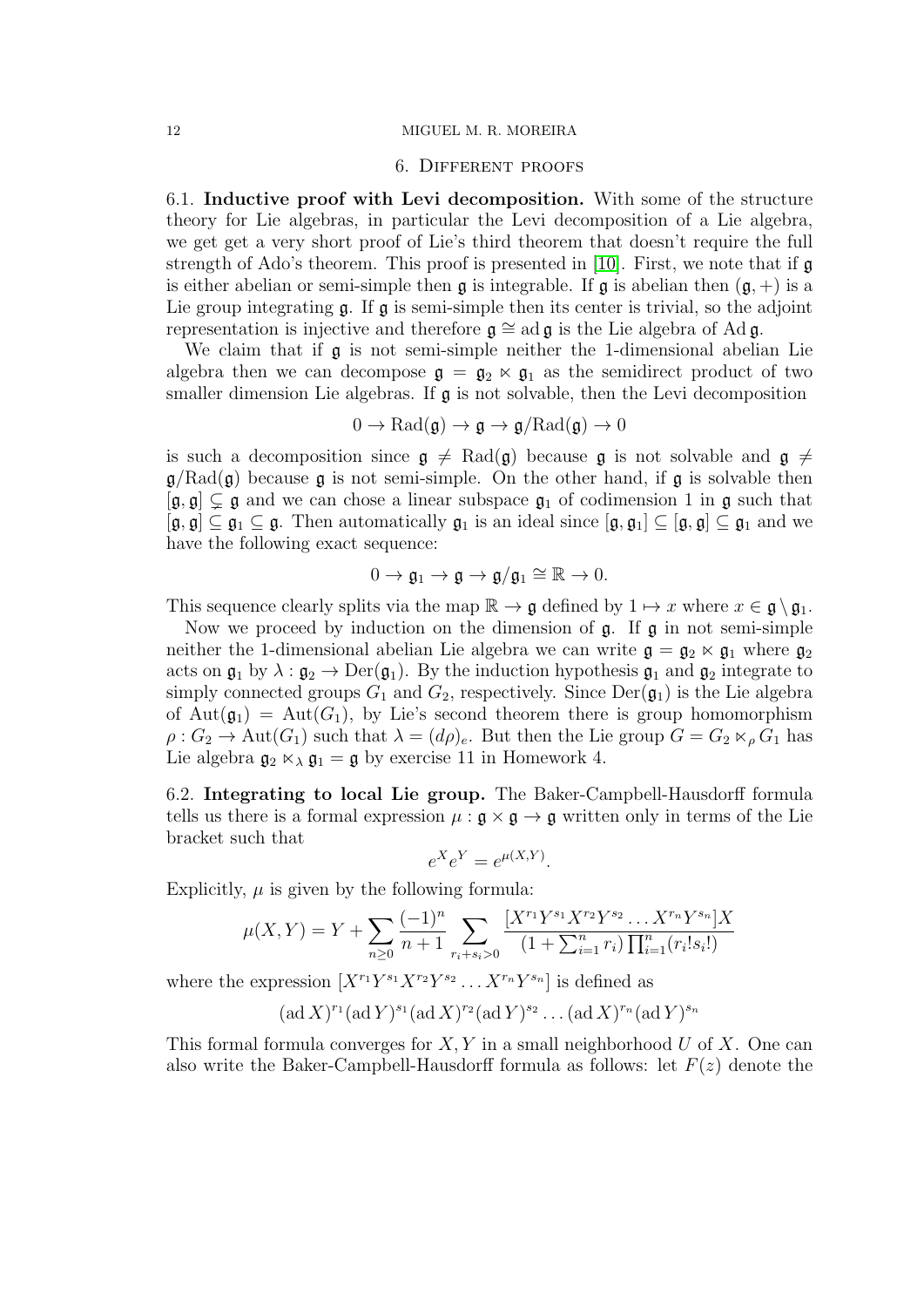formal analytic expansion of  $\frac{z \log z}{z-1}$  around  $z = 1$ . Then

$$
\mu(X, Y) = X + \int_0^1 F(\text{Ad}(X)\text{Ad}(tY)) dt.
$$

On the other hand, given a Lie algebra  $\mathfrak g$  the formula  $\mu$  defines a local product  $\mu: U \times U \rightarrow \mathfrak{g}$  and therefore a local Lie group. Indeed, the series in  $\mu$  converges and it can be shown that it really defined a Lie group structure – in particular it is locally associative, that is,  $\mu(X, \mu(Y, Z)) = \mu(\mu(X, Y), Z)$  for sufficiently small  $X, Y, Z \in \mathfrak{g}$ , as was shown in [?]. This already shows Lie's first theorem, which was actually its original form: any Lie algebra is the Lie algebra of a local Lie group.

However, the problem of extending a local Lie group to a global one is a hard one, and in general it's not possible. A theorem of Mal'cev (in [\[6\]](#page-13-8)) says that it is possible to extend a local Lie group  $X$  to a global one if and only if  $X$  obeys  $n$ -associativity for every  $n$ , that is, if for any two expressions with parentheses that multiply n elements of  $X$  give the same result whenever they are both defined. For instance 4-multiplicity implies that

$$
((xy)z)w = (xy)(zw)
$$

whenever both expressions are defined. The proof (of the non-trivial implication) constructs the Lie group extending X as  $W(X)/\sim$  where W is the set of words on X and  $\sim$  is the equivalence relation generated by

$$
(x_0,\ldots,x_i,x_{i+1},\ldots,x_n) \sim (x_0,\ldots,x_ix_{i+1},\ldots,x_n)
$$

when the product  $x_i x_{i+1}$  is defined.

By Lie's third theorem, it is true that the local Lie group defined by the Baker-Campbell-Hausdorff formula respects  $n$ -associativity for every  $n$ . Indeed, a direct proof of this fact would lead to a proof of Lie's third theorem. However, this seems highly non-trivial, as the proof of 3-associativity itself is already quite hard.

On the other hand, in [\[9\]](#page-13-9) it's proven that, although we may be unable to extend a local Lie group to a global one, we can extend some (local) cover of the local Lie group. Doing this with the local Lie group given by the Baker-Campbell-Hausdorff formula constructs a Lie group integrating g.

6.3. Integration of the adjoint extension. We will now sketch the idea of another proof, based on the ideas of van Est on how to integrate an abelia extension applied to the adjoint extension of a Lie algebra. The full details for such a proof can be found in [\[11\]](#page-13-10).

Consider the adjoint extension of the Lie algebra g:

$$
0 \to \mathfrak{z} \to \mathfrak{g} \to \mathrm{ad}\,\mathfrak{g} \to 0.
$$

Both  $\mathfrak z$  and  $\mathfrak h \equiv$  ad  $\mathfrak g$  are integrable to  $Z = (\mathfrak z, +)$  and  $H \equiv Ad(\mathfrak g)$ , respectively. Hence, we would like to find integrate  $\mathfrak g$  to a simply-connected Lie group G which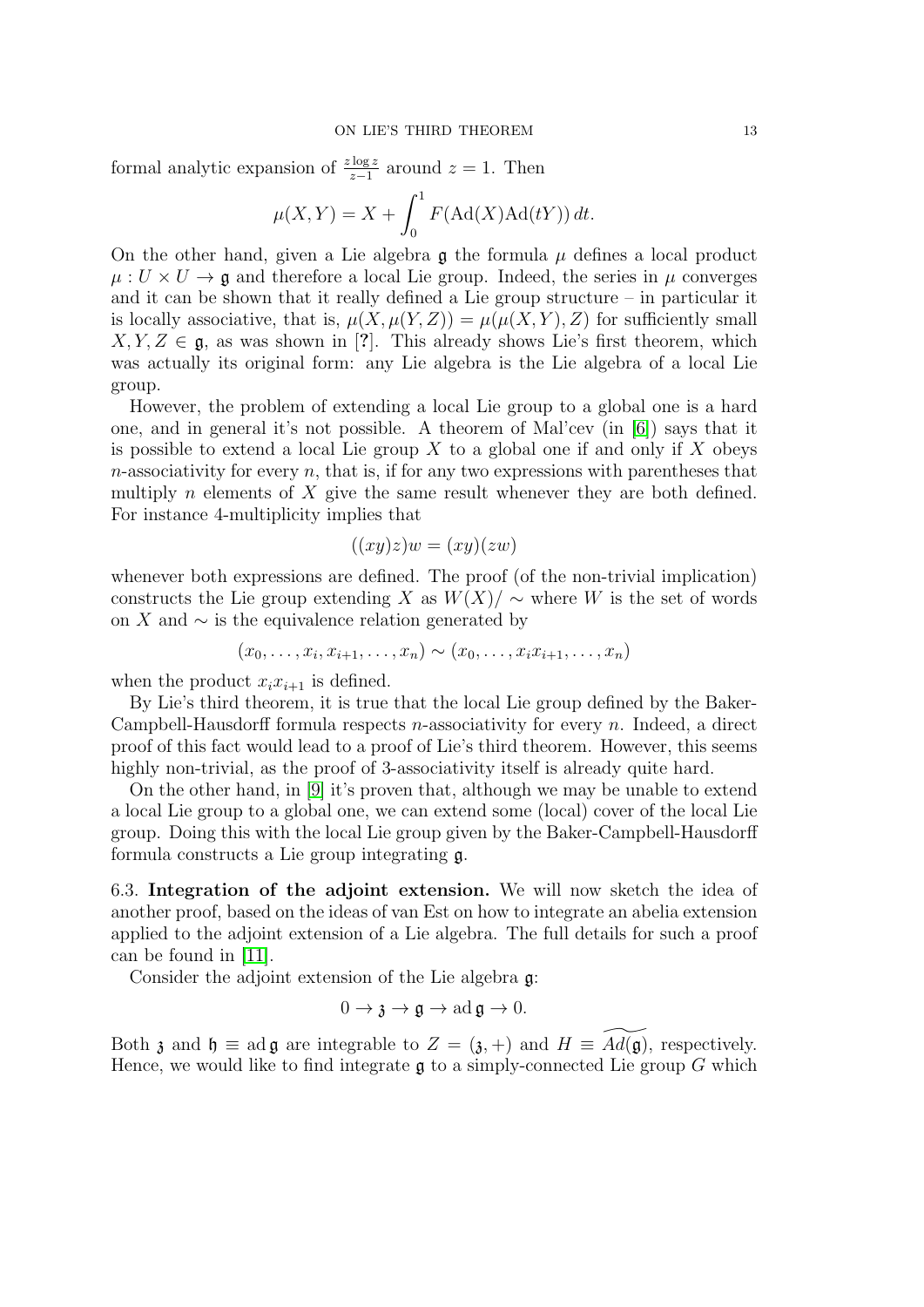is an extension of  $H$  by  $Z$ , i.e. that fits in a short exact sequence

$$
0 \to Z \to G \to H \to 0.
$$

Recall that the extensions of h by z are classified by an action  $h \to Aut(2)$  and an element of the Lie algebra cohomology  $H_{alg}^2(\mathfrak{h},\mathfrak{z})$ . On the other hand, extensions of H by Z are classified by an action  $H \to \text{Aut}(Z)$  and by an element of the cohomology  $H_{gr}^2(H, Z)$  where  $H_{gr}^2$  is a certain cohomology theory for Lie groups – note that in [\[11\]](#page-13-10) what we're calling  $H_{gr}^2$  is  $H_{gr,es}^2$ , while there  $H_{gr}^2$  denotes the "discrete group cohomology". By Lie's second theorem one can easily integrate the Lie algebra action  $\mathfrak{h} \to \text{Aut}(\mathfrak{z})$  to a Lie group action  $H \to \text{Aut}(Z)$ . Hence, it would be enough to understand how to integrate the element of the Lie algebra cohomology  $H^2_{alg}(\mathfrak{h},\mathfrak{z})$  to an element of  $H^2_{gr}(H,Z)$ , and this is possible (and this is possible as long as  $H$  is simply-connected).

Indeed there is a map  $\Delta$  :  $H_{gr}^2(H, Z) \rightarrow H_{alg}^2(\mathfrak{h}, \mathfrak{z})$ , which we can regard as differentiation of cochains, such that if  $[\varphi] \in H^2_{gr}(H, Z)$  represents an extension  $\pi: G \to H$  then  $\Delta[\varphi] \in H^2_{alg}(\mathfrak{h},\mathfrak{z})$  represents the extension  $(d\pi)_e: \mathfrak{g} \to \mathfrak{h}$ . It was proven by van Est in [\[12\]](#page-14-0) that  $\Delta$  is an isomorphism if H is simply connected – indeed he proved that, more generally, the differentiation map  $H^{\ell}_{gr}(H, Z) \rightarrow$ 

 $H^{\ell}_{alg}(\mathfrak{h},\mathfrak{z})$  is an isomorphism if H is  $\ell$ -connected. This is the case for  $H = \widetilde{\text{Ad}(\mathfrak{g})}$ , showing that we can find an extension  $G \to H$  corresponding via the isomorphism  $\Delta$  to the extension  $\mathfrak{g} \to \mathfrak{h}$ ; the Lie group G found in this way integrates the Lie algebra g.

#### **REFERENCES**

- <span id="page-13-2"></span>[1] Marius Crainic and Rui Loja Fernandes. Integrability of lie brackets. Annals of Mathematics, pages 575–620, 2003.
- <span id="page-13-3"></span>[2] Marius Crainic and Rui Loja Fernandes. Lectures on integrability of lie brackets. Geometry & Topology Monographs, 17:1–107, 2011.
- <span id="page-13-0"></span>[3] Johannes Jisse Duistermaat and Johan AC Kolk. Lie groups. Springer Science & Business Media, 2012.
- <span id="page-13-1"></span>[4] Helge Glöckner. Lie group structures on quotient groups and universal complexifications for infinite-dimensional lie groups. Journal of Functional Analysis, 194(2):347–409, 2002.
- <span id="page-13-4"></span>[5] Serge Lang. Fundamentals of differential geometry, volume 191. Springer Science & Business Media, 2012.
- <span id="page-13-8"></span>[6] Anatolii Malcev. On the theory of the lie groups in the large. , 16(2):163–190, 1945.
- <span id="page-13-6"></span>[7] John Milnor. *Morse Theory*. Princeton university press, 1963.
- <span id="page-13-5"></span>[8] Karl-Hermann Neeb. Infinite-dimensional Lie groups. PhD thesis, Quantifization and Harmonic Analysis, 2005.
- <span id="page-13-9"></span>[9] Peter Olver et al. Non-associative local lie groups. Journal of Lie theory, 6:23–52, 1996.
- <span id="page-13-7"></span>[10] Jean-Pierre Serre. Lie groups and lie algebras. Lecture Notes in Math, 1500, 1965.
- [11] T. Tao. Associativity of the baker-campbell-hausdorff formula. [https://terrytao.](https://terrytao.wordpress.com/tag/baker-campbell-hausdorff-formula/) [wordpress.com/tag/baker-campbell-hausdorff-formula/](https://terrytao.wordpress.com/tag/baker-campbell-hausdorff-formula/), 2011. Accessed: 22/01/2018.
- <span id="page-13-10"></span>[12] Gijsbert Maarten Tuynman and Wilhelmus Adrianus Joseph Johannes Wiegerinck. Central extensions and physics. Journal of Geometry and Physics, 4(2):207–258, 1987.